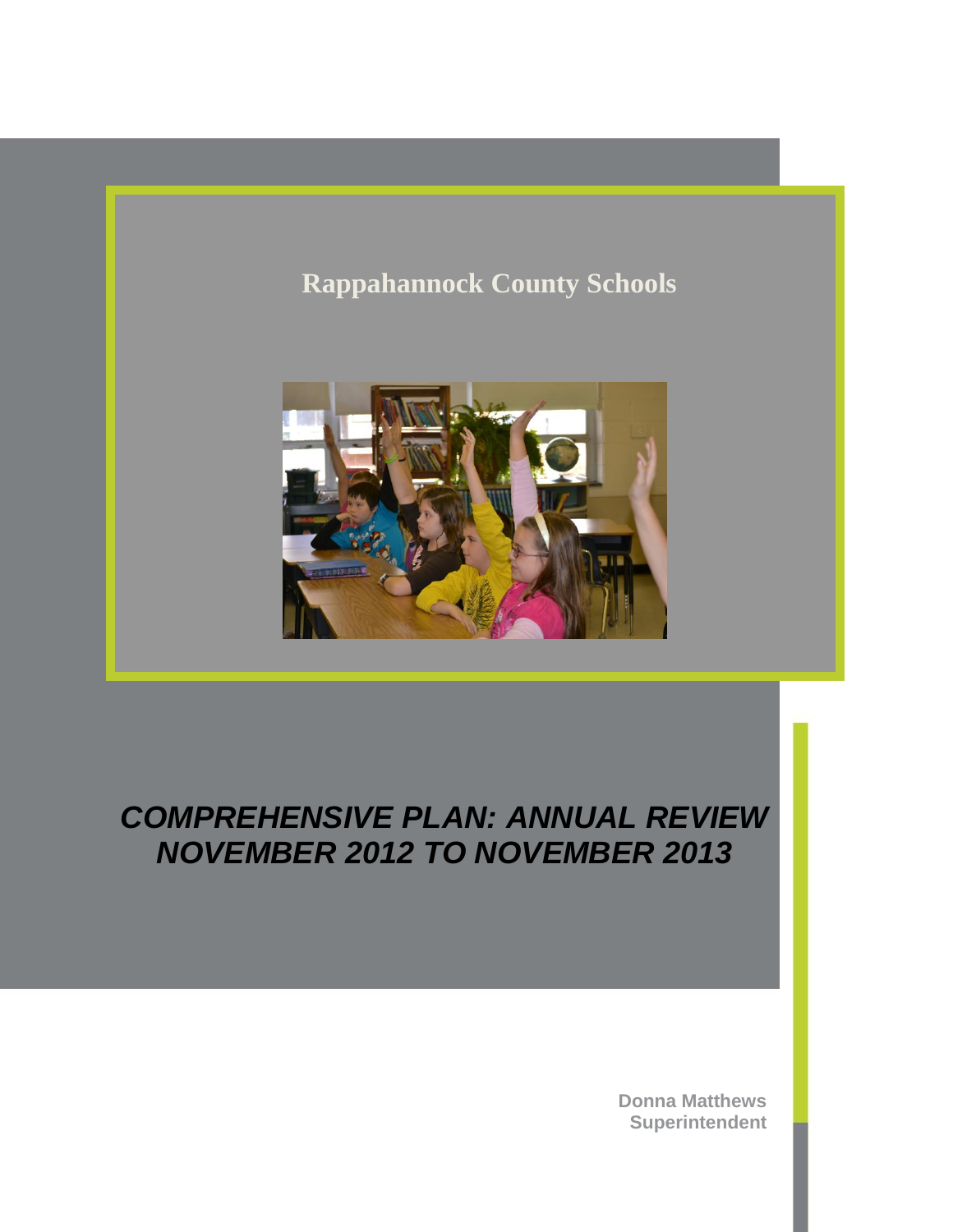# **Areas of the Comprehensive Plan**

## **Comprehensive Plan**

Also known as the Strategic Plan, the Comprehensive Plan includes all areas of the school, such as building and grounds, safety, academics, buses, and community involvement.

Comprehensive planning includes goal setting and establishment of the schools vision and mission statements.

The Comprehensive Plan was written and approved in 2009 and updated representing the timeline 2011-2016. The original planning process included the school and the community.

School policy and Virginia Department of Education requirements provide by mandate that the plan is reviewed each odd year.

#### **The Comprehensive Plan may include the following:**

- Objectives, vision and mission
- Strategies for school improvement
- Assessment of objectives toward school improvement
- Enrollment
- Consolidation to meet the educational needs of the students, when needed
- Appropriateness of regional services
- Technology integration
- Career and technical programming
- Parent involvement
- Safe learning environment

## **Goals, Vision and Mission**

**Goals**: Our overarching goal is to prepare every student for graduation ensuring that each student has mastered  $21<sup>st</sup>$  century skills needed to be responsible, productive workers and citizens.

#### **Our Mission**

We are committed to instilling in our students

- academic proficiency,
- the ability to think critically and creatively,
- effective communication,
- global awareness,
- strategic problem solving, and
- responsible citizenship.

#### **Vision**

In partnership with the community, the schools are committed to inspiring in every student a passion for lifelong learning and personal wellbeing and the skill sets of productive, engaged, and globally aware citizens.

#### **School Improvement**

School improvement is an ongoing process**.**  Our schools have been working to improve the areas of reading comprehension and mathematics. New standards were adopted during the past two years and schools have worked to incorporate these standards and areas of essential knowledge.

To better understand the accountability process, the Virginia Department of Education updates the school report cards each year and has information related to accountability is on the VDOE web site.

#### **Division and School Report Card**

The school and division report cards are available on the Virginia Department of Education website

http://www.doe.virginia.gov/statistics\_reports/school\_ report\_card/index.shtml

#### **Understanding Accountability- A guide to understanding federal and state accountability**

**Subhead. Subhead.** http://www.doe.virginia.gov/statistics\_reports/school\_repo  $\overline{C}$  text here. Continue proposal text here. Continue proposal text here. Continue proposal text here. Continue proposal text here. Continue proposal text here. Continue proposal text here. Continue proposal text here rt\_card/accountability\_guide.pdf

proposal text here. Continue proposal text here.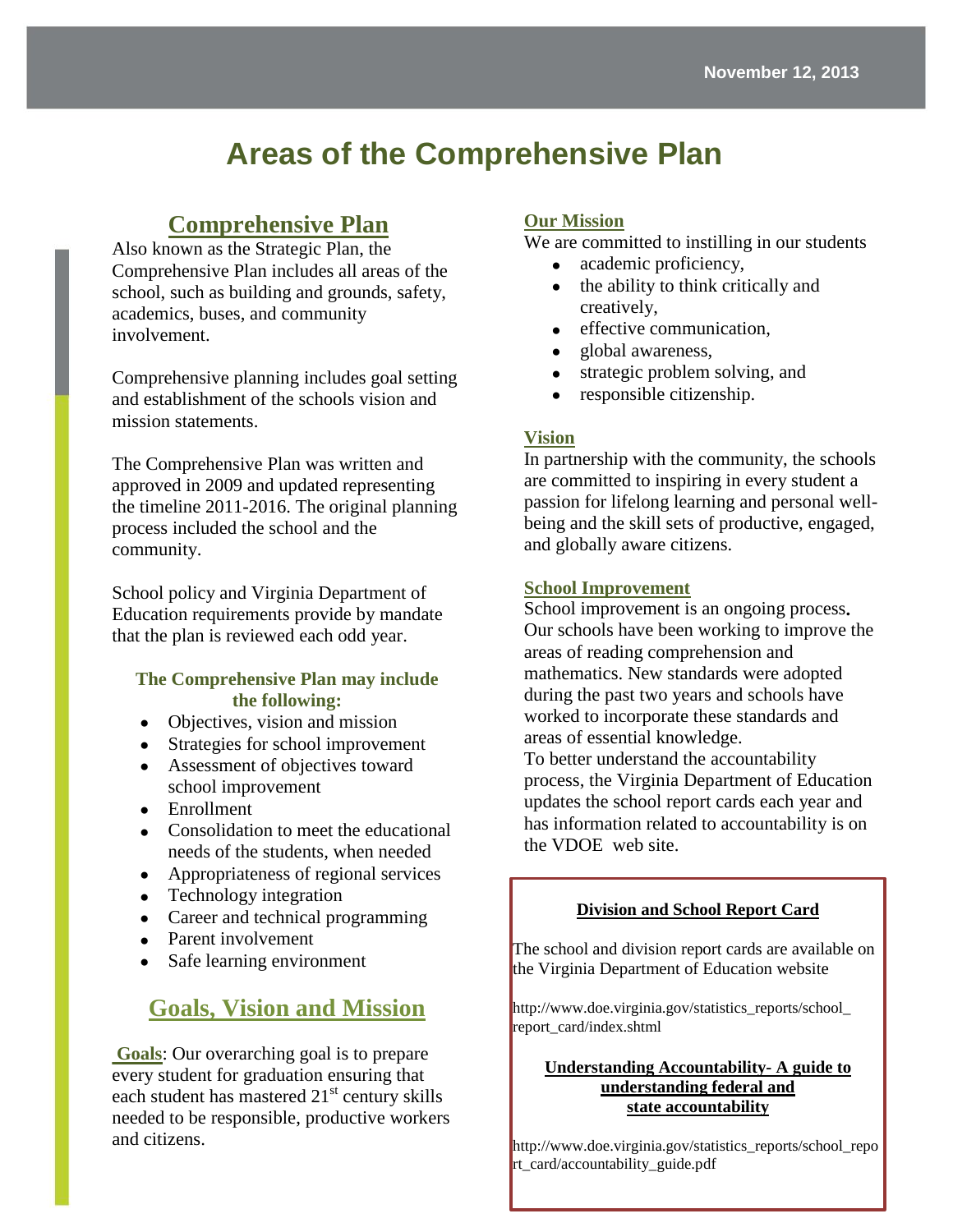

**Comprehensive Plan Objectives for 2011-2016 Promote academic rigor and career preparation Ensure a safe and healthy learning environment Broaden community involvement Provide sustainable facilities** 

> The School Board will present a report to the public by November of each odd-numbered year on activities and progress toward objectives of the division-wide comprehensive plan.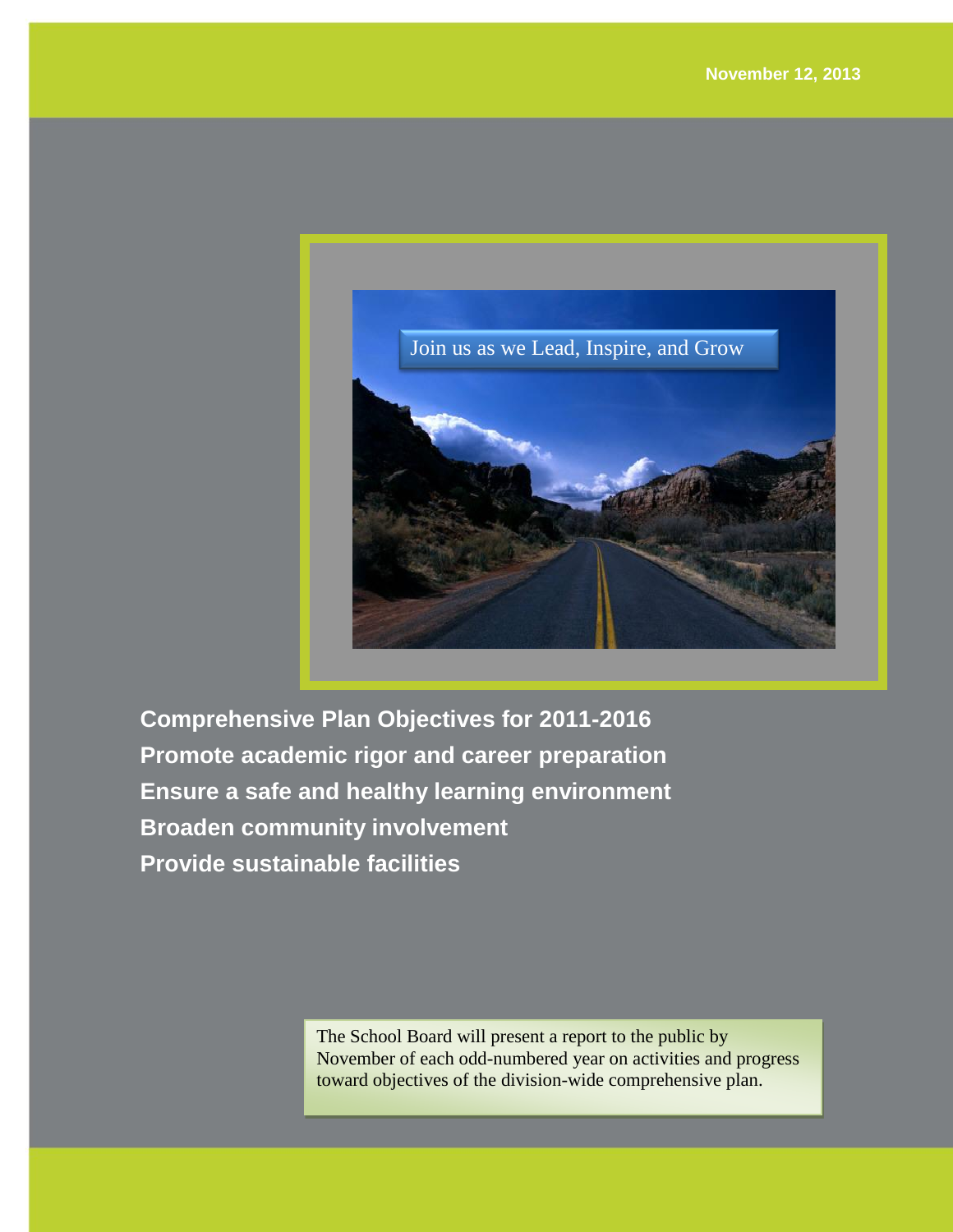# **Improving Academic Rigor**

**Month Day Year**

# Standards and Textbook Adoptions

- New history standards 2010/11- new textbook adoptions 2011
- New math standards 2011/12- new textbook adoptions 2012
- New English and science standards 2012-13- new English textbook adoptions 2013 No new adoptions for Science 2013

## Curriculum Training and Professional Development

- Addition of Wilson reading for elementary school 2011
- Addition of Literacy by Design for elementary school 2013
- Professional Development was provided by two nationally known speakers- John Strebe on Cooperative Learning and Instruction in the 90 Minute Block; Ron Nash on Higher Order Thinking Skills
- Rappahannock County was able to enter a consortium for 6 teachers to obtain a Master's Degree from Eastern Mennonite University
- Also enrolled three math teachers in a master's program to obtain dual enrollment endorsements through Radford University
- Professional development for school improvement at the elementary school for mathematics-Big Ideas and Making Connections to Real World
- Summer academic retreat for administration
- Incorporation of division-wide benchmark assessments and correlations

## Evaluation System

Goal to measure and evaluate academic success

- Teacher evaluation system implemented 2012
- Principal and superintendent evaluation system implemented fall 2013

## Rigor

- 2013 Schedules for AP and Pre-AP classes 2012, 2013
- Technology training classes 2011, 2012, 2013
- Governor's school and differentiation for gifted students
- Mentors and Reading Buddies
- Training of volunteers at the elementary school for READ program
- Incorporation of Dual Enrollment classes- off campus 2012, off and on campus for 2013

### Pacing Guides

Guides for core areas with thematic units and Bloom's level criteria added August 2013 Curriculum with Big Ideas and Connections added November 2013

#### Career Readiness Indicators of Success: \*Increased credentials from 18 to 44 students

\*73% pass rate on the VA Workplace Readiness exam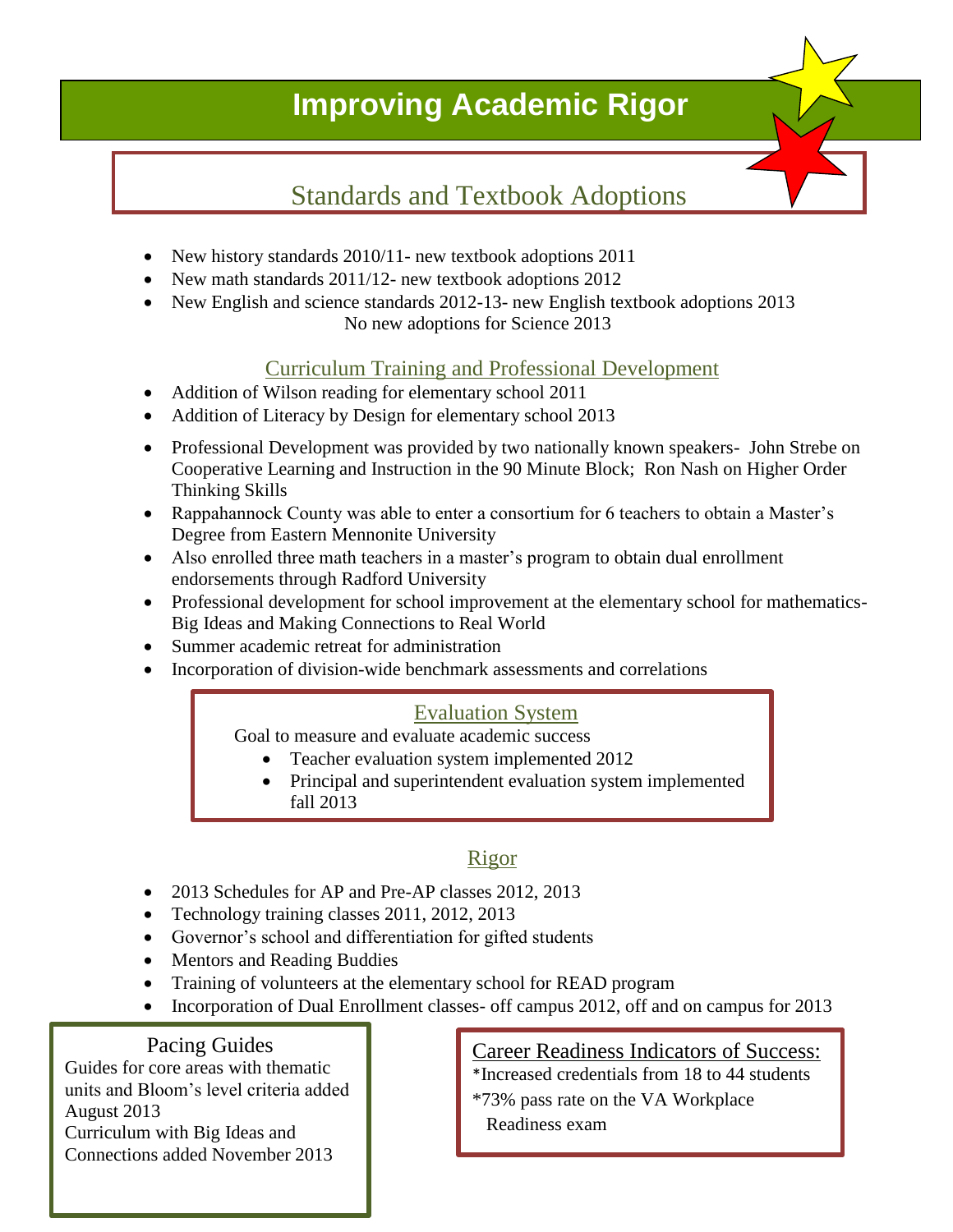## **Digging Deeper for Clarity….**

Highlights for Advanced Students 2011 – 2013

### **RCHS:**

- 6 students attended the regional governor's school (MVGS) 2011-2012
- 4 students attend MVGS currently (2012-2013)
- 2 students attended the Summer Residential Program: School for the Humanities and the School for Math, Sciences and Technology
- Pre-AP and AP classes were encouraged for all students
- Students took advantage of the Virtual AP program with one student receiving AP Scholar Recognition
- Student crafted independent studies learning and earned credit
- Students took advantage of the Apex online courses
- LFCC dual enrollment
- Art students were invited to meet with artists from the community during the school day discussing art and career paths
- Extra-curricular activities: Quiz Bowl, service organizations, leadership clubs and attendance at the spring 24 Tournament

### **RCES:**

- Students were included in small group or collaborative class initiatives in both math and English for at least 30 minutes a week. Primary grades integrate writing in the extension and have screening lessons that include discussions and higher level thinking strategies focused on the "Powerful Words" and/or math problem-solving.
- In language arts, students in grades 3 through 7 participated in cluster grouped classes that offered WordMasters, William and Mary units and Pre-AP lessons.
- In math classes, students were exposed to the Continental Math League quizzes with direct instruction in problem-solving and the use of Mentoring Math Minds series.
- The use of Math"24" as an enrichment is encouraged in the regular classroom and supported in a variety of ways. The program has been shared with our afterschool enrichment program for incorporation into activities.
- Middle school students were also offered instruction using the Pre-AP series.

| <b>Career Readiness ACT Scores as Compared to the State</b> |                                          |                    |                                     |                           |                    |  |  |  |
|-------------------------------------------------------------|------------------------------------------|--------------------|-------------------------------------|---------------------------|--------------------|--|--|--|
|                                                             | College<br><b>English</b><br>Composition | College<br>Algebra | College<br>Social<br><b>Science</b> | College<br><b>Biology</b> | <b>Meeting all</b> |  |  |  |
| <b>District</b>                                             | 80%                                      | 100%               | 80%                                 | 60%                       | 60%                |  |  |  |
| <b>State</b>                                                | 76%                                      | 57%                | 57%                                 | 47%                       | 37%                |  |  |  |
|                                                             |                                          |                    |                                     |                           |                    |  |  |  |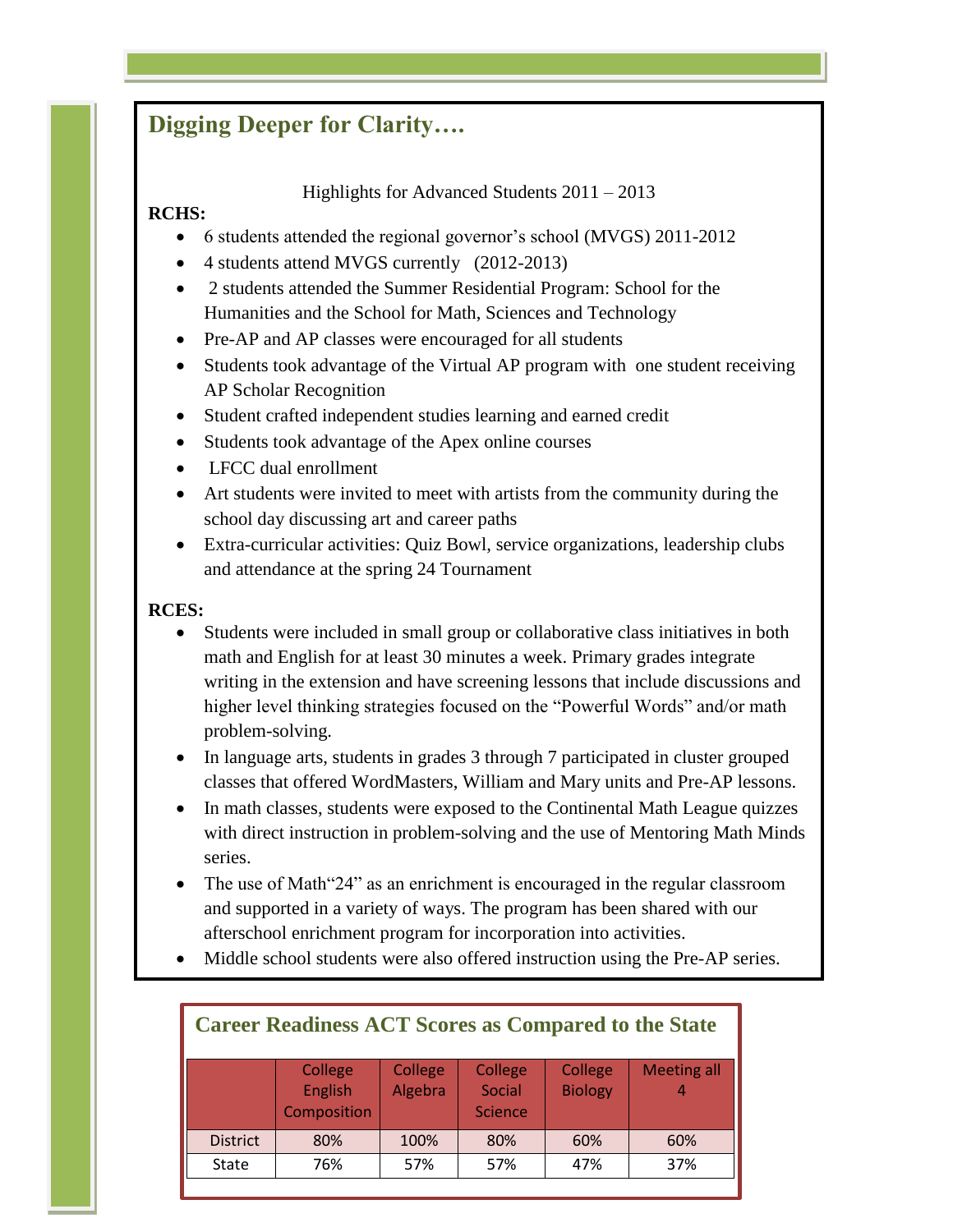## **Overall Instruction 2011-2013**

- 2 Dual Enrollment English classes offered at the high school (English 111 and 112)
- Trial Academic and Career Plan implemented in grades 6-7 for 2012/13 with full implementation for 2013/14
- Mastery Learning retake policy was updated
- Grade scale revised to 10 point scale
- World Geography was implemented in grade 8
- Service Learning was added as a pilot course at RCHS
- 2 new electives were added to the RCHS English offerings, Media as Text and Speech and Rhetoric
- Math curriculum was written for RCES to align new textbook series with SOL Standards, with professional development on Big Ideas, Bloom's and Marzano strategies 2013/14
- Pre-AP curriculum was written for English and Math grades 6-12
- Reading curriculum was written for RCES grades K-5 to align with new English Standards and new reading series
- Conducted a reading program evaluation
- The IXL computer program was added to the math curriculum at RCES
- Regional programs with Madison County have continued and we have added a ROTC program with Culpepper County

#### **Specifically Reading**

- The 2012/13 school year marked year 3 of Wilson Implementation
- Thorough examination of the reading programs, the division adopted Literacy by Design for grades K-5, implementation fall 2013
- Continued use of I-Station to target and remediate struggling readers
- Starfish mentor READ program implemented for grades K and 2
- Degrees of Reading Power Assessment used in grades 3-10 to help pinpoint reading levels and provide feedback instructionally for reading teachers

### **Specifically Math**

- Adoption of VA Math Connects K-5 (hardback textbooks), VA Math Connects and Glencoe Math online (6-12)
- Curriculum connections

### **Special Education**

**Purchase of IEP online program to expedite IEP process**

**The transition program at the high school implemented community-based work partnerships and fundraising activities**

**CTE Program**

**New Program of Study-Agriculture/Horticulture Increased credentials for CTE completers Increased pass rate on the VA Workplace Readiness exam New class options for students Personal Finance Class**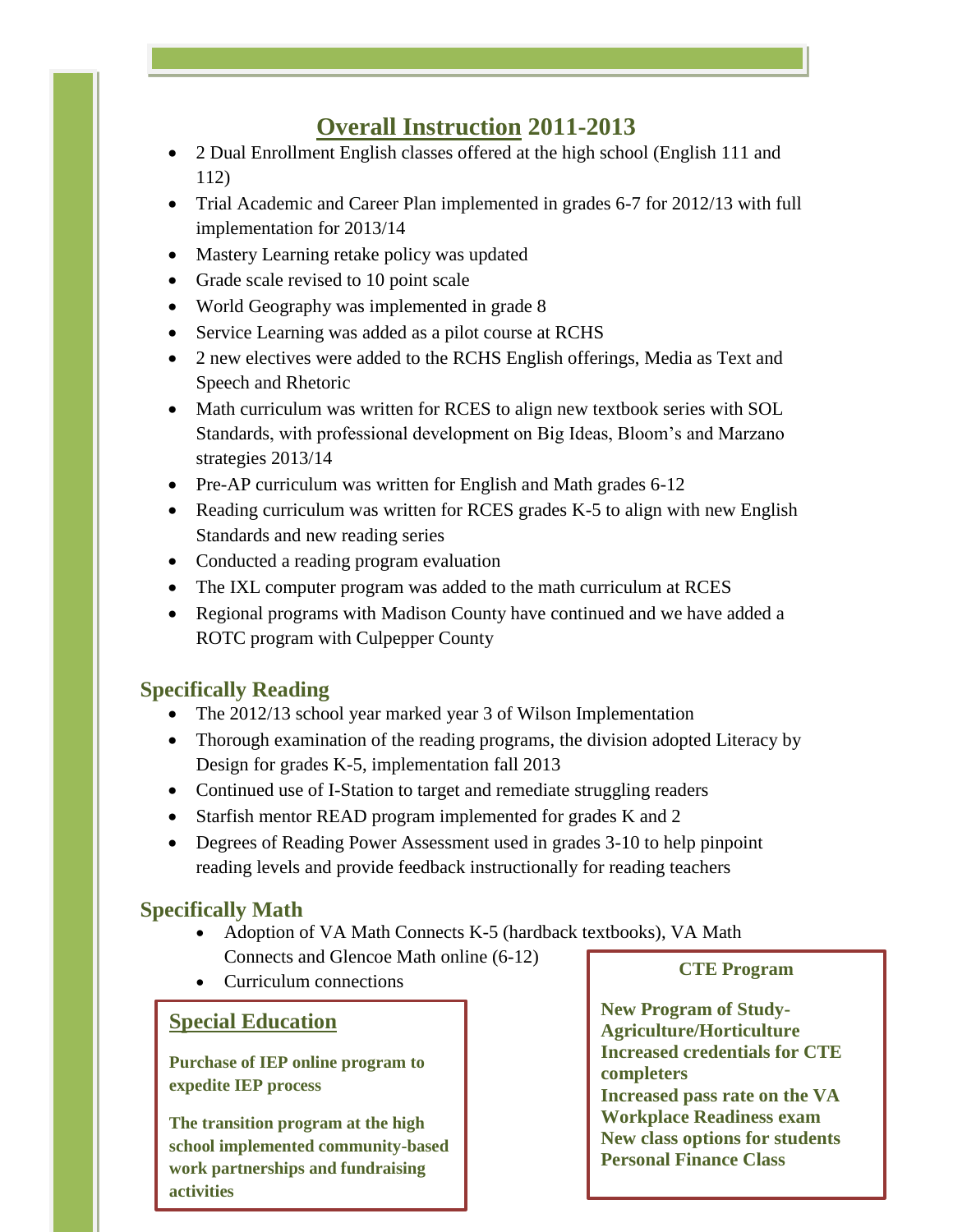## **Update on School Improvement and Strategies 2013/2014**

- With receipt of preliminary score data, the division incorporated strategies such as benchmark assessments, correlations of previous data points with actual SOL data, and provisions for professional development.
- Beginning in October of 2013, the division began working with the Virginia Department of Education on strategic "tools" for determining need areas of the schools.
- The following areas of need for the elementary school were identified using these tools: Curriculum, specifically the incorporation of Big Ideas and Connections, Scheduling and time allotments for core content classes, lesson planning, classroom observations, and evaluations. Protocols adopted for use by the elementary school will be shared and adopted for the high school on an as needed basis. Strategies for denoting change are reflected in each tool and teacher lesson plans.
- November in-service after hours consisted of unpacking of the standards for the SOLs

Additional updates can be found on monthly school board agendas as we focus on continued growth and school improvement through sharing of instructional updates and academic highlights (http://www.boarddocs.com/vsba/rcpsva/Board.nsf/Public).

| <b>Accreditation</b>                            | Tested Year 10/11<br><b>Reported Fall 11/12</b> | Tested year 11/12<br><b>Reported Fall 12/13</b> | Tested Year 12/13<br><b>Reported Fall 13/14</b> |
|-------------------------------------------------|-------------------------------------------------|-------------------------------------------------|-------------------------------------------------|
| <b>Rappahannock County</b><br><b>Elementary</b> |                                                 | <b>New Math Standards</b>                       | <b>New English Standards</b>                    |
| <b>English</b>                                  | 78                                              | 88                                              | 66                                              |
| <b>Math</b>                                     | 82                                              | 60                                              | 68                                              |
| <b>History</b>                                  | 77                                              | 77                                              | 78                                              |
| <b>Science</b>                                  | 82                                              | 84                                              | 62                                              |
| <b>Rappahannock County</b><br><b>High</b>       |                                                 |                                                 |                                                 |
| <b>English</b>                                  | 90                                              | 92                                              | 75                                              |
| <b>Math</b>                                     | 88                                              | 61                                              | 61                                              |
| <b>History</b>                                  | 84                                              | 84                                              | 79                                              |
| <b>Science</b>                                  | 94                                              | 96                                              | 87                                              |
| <b>Graduation Index</b>                         | 95                                              | 85                                              | 94                                              |

## **Three Year Accreditation Data**

(Reference: School Report Cards, VDOE)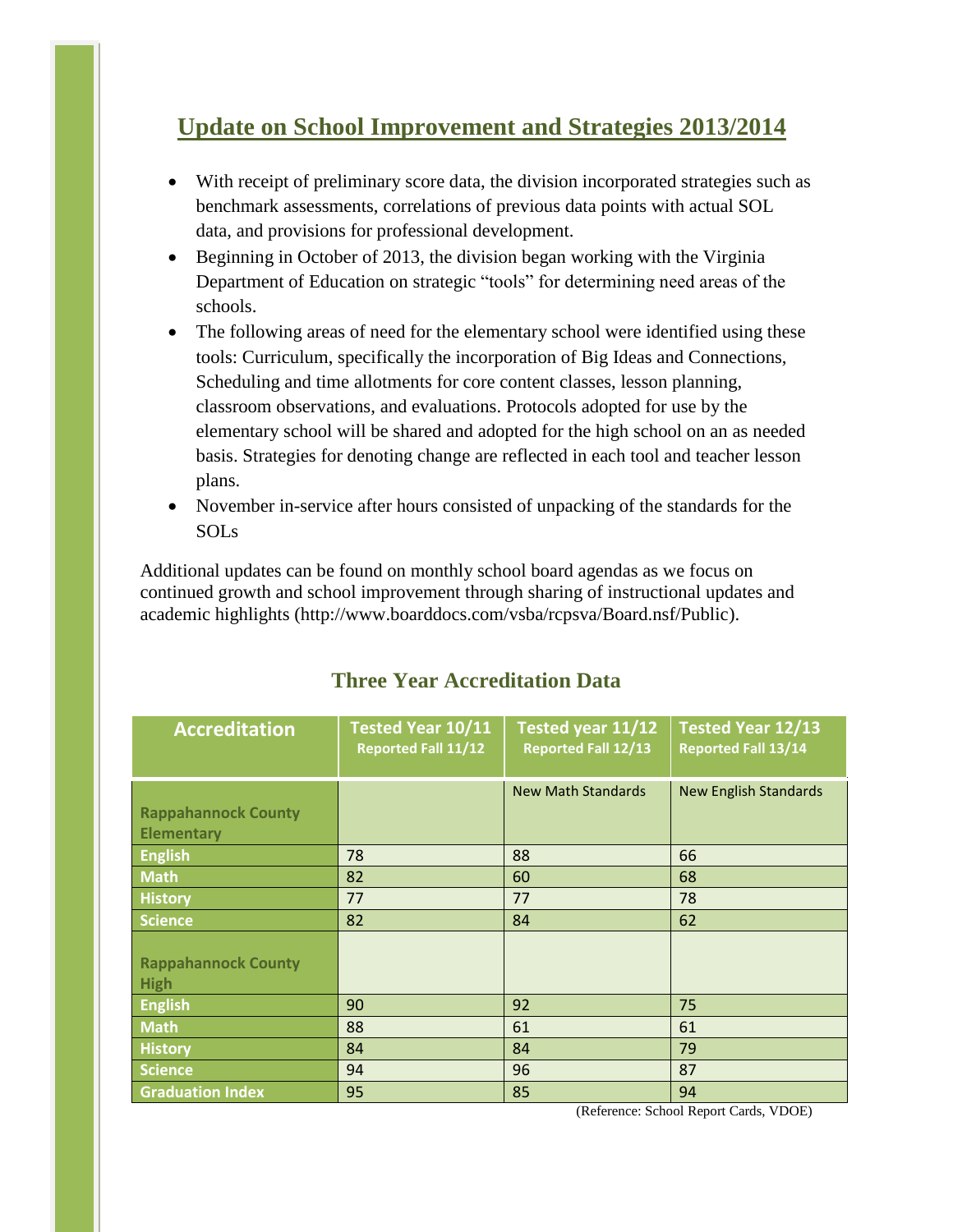## Technology

- There are 192 computers at RCES and 216 computers at RCHS. The Technology staff has refreshed three labs and added one lab at RCES. RCHS has added three labs.
- As part of safety planning, the installation of circuits in the server rooms at RCHS and RCES to power the new "universal power systems" (batteries) to keep critical equipment up and running.
- Replacement of the server at RCES due to hardware failure, upgraded the phone system and added new content management to our web server (Tuesday folder; photo archives; calendaring, and required notifications for parents), and upgraded the weather station services at RCHS
- Created the Office 365 cloud based Outlook services
- Installed projector display at entrance to RCHS and application to program the e-sign at RCHS.
- Installed SPAM filtering for the division email which dramatically reduced SPAM emails
- Mapped the network switches to indicate cabling routes and access points
- Replaced the existing wireless network from the Aruba system to Meraki and installed network services in the SBO wing.



## Additional Technology for Instruction

|                        | <b>Year 2012/13</b> | <b>Year 2013/14</b> |
|------------------------|---------------------|---------------------|
| <b>Document Camera</b> | 41                  | 53                  |
| <b>Ipad Cart</b>       |                     |                     |
| <b>Ipads</b>           | 135                 | 135                 |
| <b>Kindles</b>         | 38                  | 41                  |

VDOE requires a ratio of 5 students to every 1 computer for testing as stated in the VPSA reimbursement documents.

Computer to Student Ratio

We currently have 1.6 students to every computer at RCHS and 3.2 students to every computer at RCES.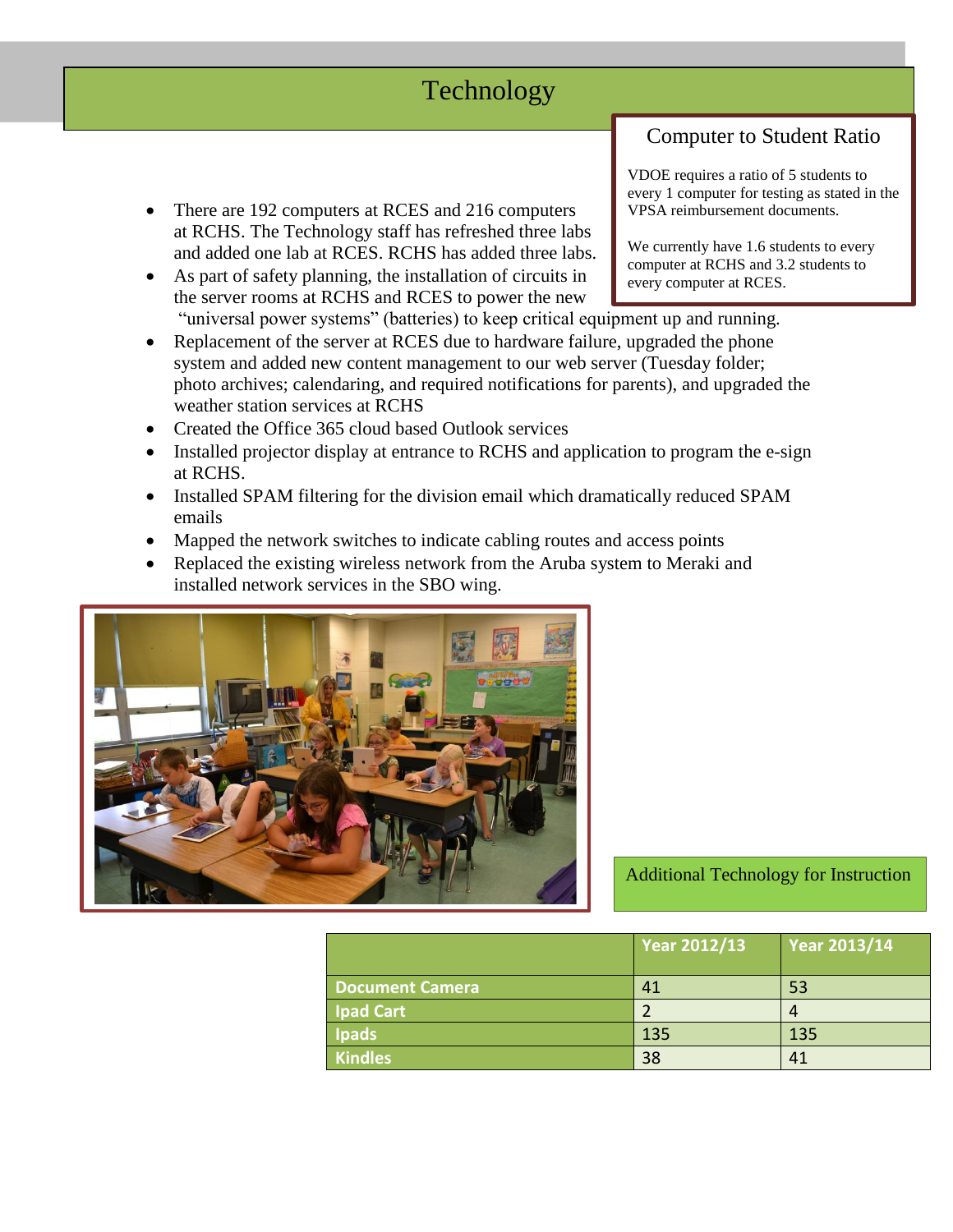## School Facilities: Upgrades and Changes: Summer/Fall 2013

- Demolition/cleanup of modular classroom area behind elementary school and unused utility poles removed
- Cleanup of debris pile by elementary school "lagoon"
- Repair of backup AC unit and air exchanger unit

I

L

I

T

I

E

S

- Replacement/refurbishment of all classroom door locks to meet higher safety standards
- Re-sand and refinished elementary school stage floor and gyms
- Installation of new thermostats to better regulate temperature and energy usage and higher amp outlets to allow backup generators for both school's servers
- Installation of new welding class area in high school shop class to improve safety and teacher observation of students
- Addition of school board and elementary school soccer practice fields to playing field maintenance schedule
- Repair and replacement of major components of Panther Stadium irrigation system (new control box and many new sprinkler heads)
- Carpet replacement in three elementary school classrooms, high school band room, and high school office suites
- Asbestos abatement (floor tile) in high school office suite
- Repair of Bunsen burner system in high school lab and old gas stove in elementary school cafeteria
- Replacement of fire alarm control unit/board at both schools
- Repair/refurbishment: radiator covers at both schools, bathroom stall dividers, and athletic lockers in boys locker room
- Sound system upgraded in high school auditorium
- Fences repaired and gates installed at athletic fields
- AED device installed at high school fitness rooms/locker rooms area
- Brush cleaning and tree trimming and debris removal in elementary school courtyard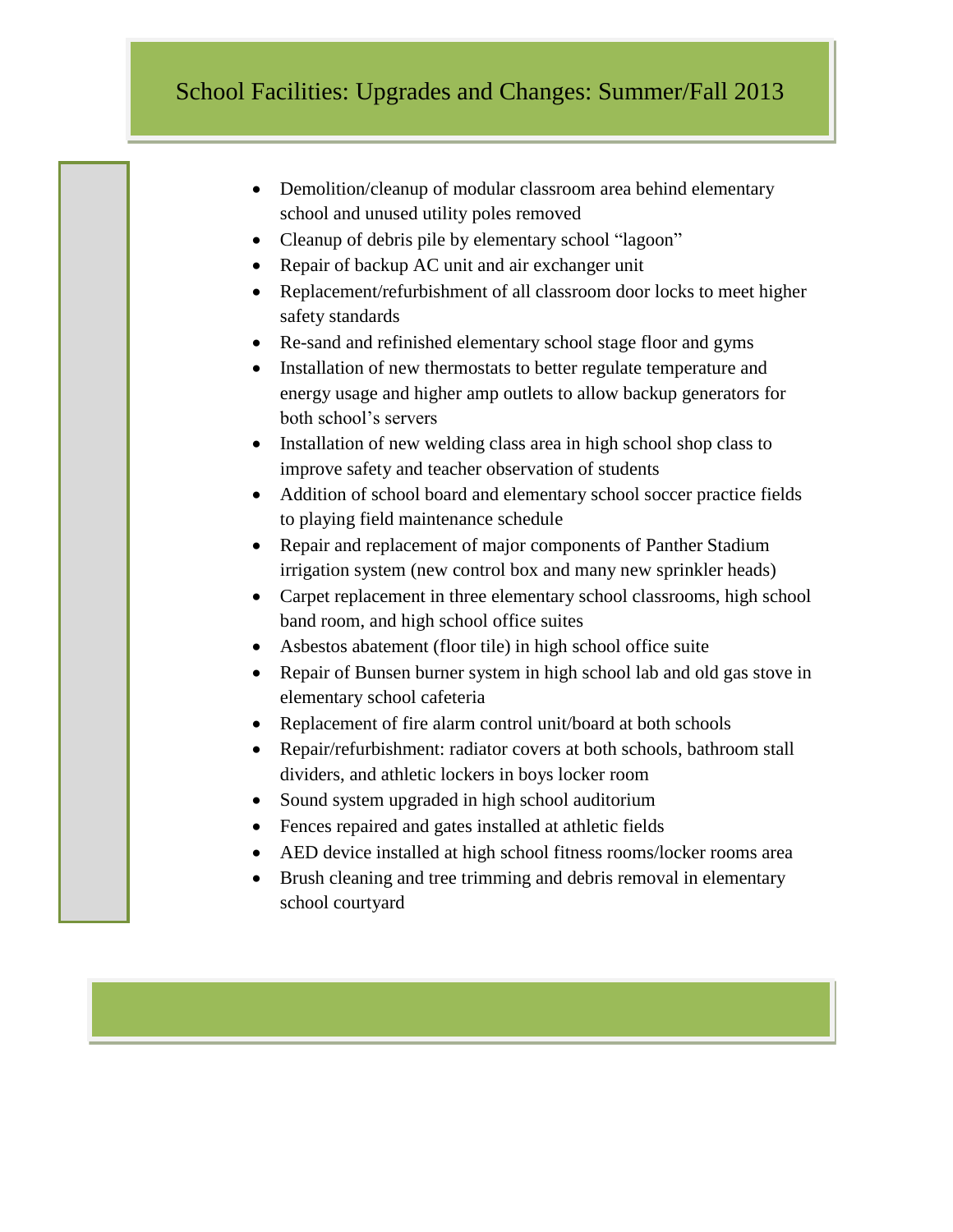**School crisis planning** is an ongoing process. Following updates to the Crisis Plan last year, the school crisis team met with the Sheriff's department for a walk through of the facilities prior to school starting in August. Plans were made to offer professional development for staff and to revisit the crisis plan. The school crisis team met each week to discuss and familiarize themselves to procedures and practices. The school crisis team is made up of administration, facility personnel, and school personnel.

Professional development was held on October 24, 2013 for all division employees. In collaboration with the county sheriff's department, the training provided employees insight into safe practices for violence in the workplace, active shooter training, and school intruder recognition. Following the training, the division completed the final steps for the installation of buzzers at the school and division sites for better security. Plans are still in effect to enclose the foyers at both schools for better security.



Keeping our schools safe with the support of our local Sheriff's Department … A special thank you to Sheriff Connie and the terrific Deputies of Rappahannock County.



Community involvement is an essential component of our schools. Community support is vital to meet the vast needs of our students. The Lions Club offers vision and hearing screenings for our kindergarten students and the Virginia Department of Health offers a Dental Screening Program. Guest speakers and local farmers offer assistance for taste testing opportunities for our students through the cafeteria program and our Farm to Table program. Local farmers support our efforts to buy local through the community supported agriculture program. Our local foundation, Headwaters, offers assistance with a program called Starfish mentoring, which mentors local students. Headwaters also offers enrichment programs through after-school activities in the fall of the school year and the Next Step program for students at the high school who are pursuing college options and offerings.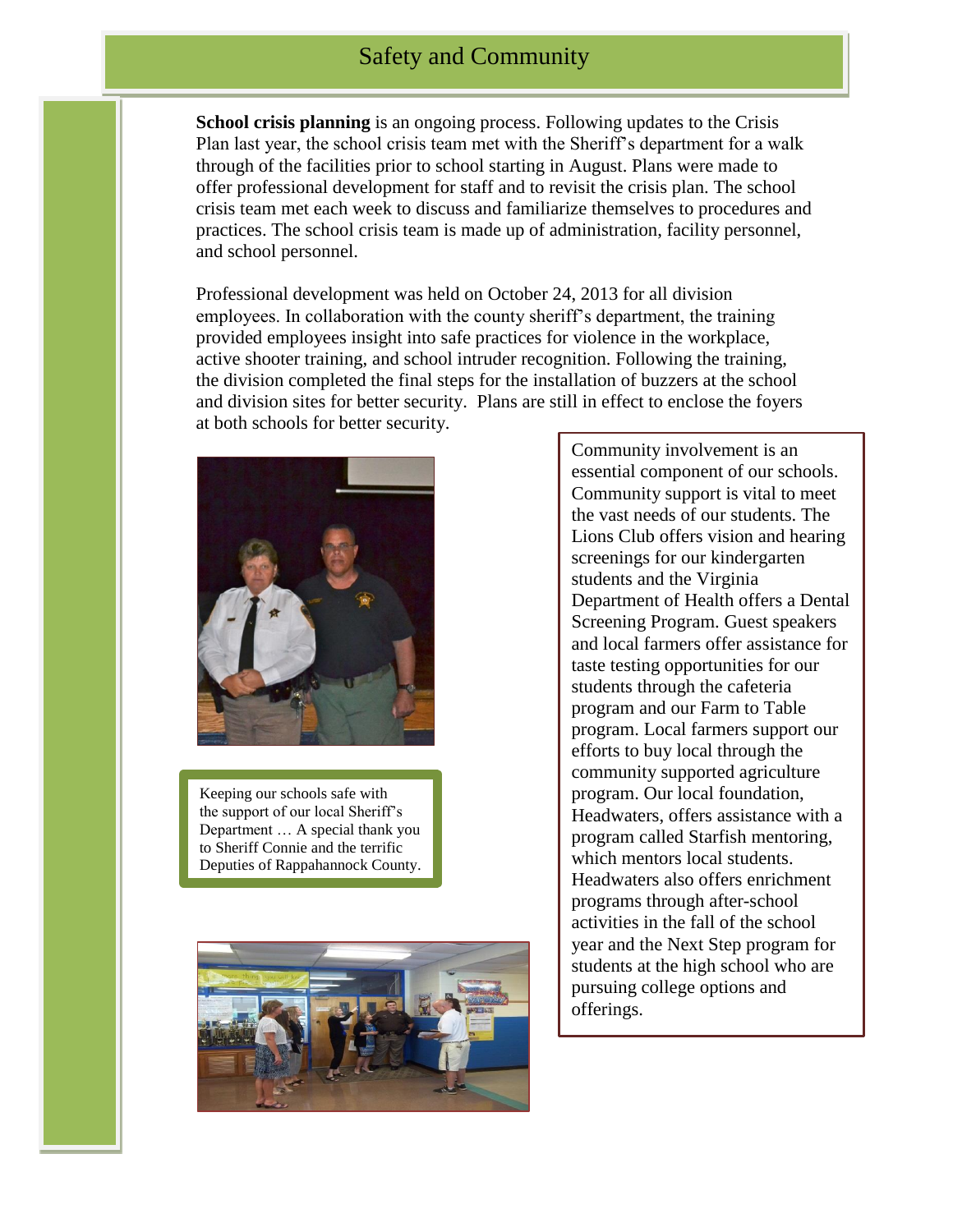

Local grant opportunities, Northern Piedmont Foundation, the Union Bank, and the work of our local PTO organization supported the additional needs of our elementary school through generous donations toward the new playground which was donated in 2012. Our Curriculum Enrichment Program (CEP) provides opportunities for students and teachers for field trips and other enrichment activities.

Additionally, these organizations have supported student learning extensions and upgrading of

Helping our schools shine and promoting community pride, our RCSSA has donated over \$17,000 towards our sports programs for 2012-2013:

- Two soccer goals
- Weekly sessions with guest Soccer Coach
- Maintenance and upkeep plan for soccer practice fields at RCES
- Refurbishment of RCHS softball practice field and Softball helmets
- Baseball hats and softball visors for teams and coaches
- Baseball/softball sport bags as well as an Indoor batting cage
- Protective indoor turf used with indoor batting cage
- Team travel, Sports awards, coaching stipends
- Championship T-shirts and Senior blankets
- Donkey Basketball donation to the RCHS Class of 2015

equipment. Our school sports organization, RCSSA, support the needs of our athletes through competitive activities such as the golf tournament and through fundraising and sponsoring of the concession stand at ballgames.



Our Rappahannock Band Boosters provide assistance to our band program, support competitions, and sponsor our Veteran's program each year. Fundraising and local donations assist to provide our students with additional opportunities and enriched experiences.